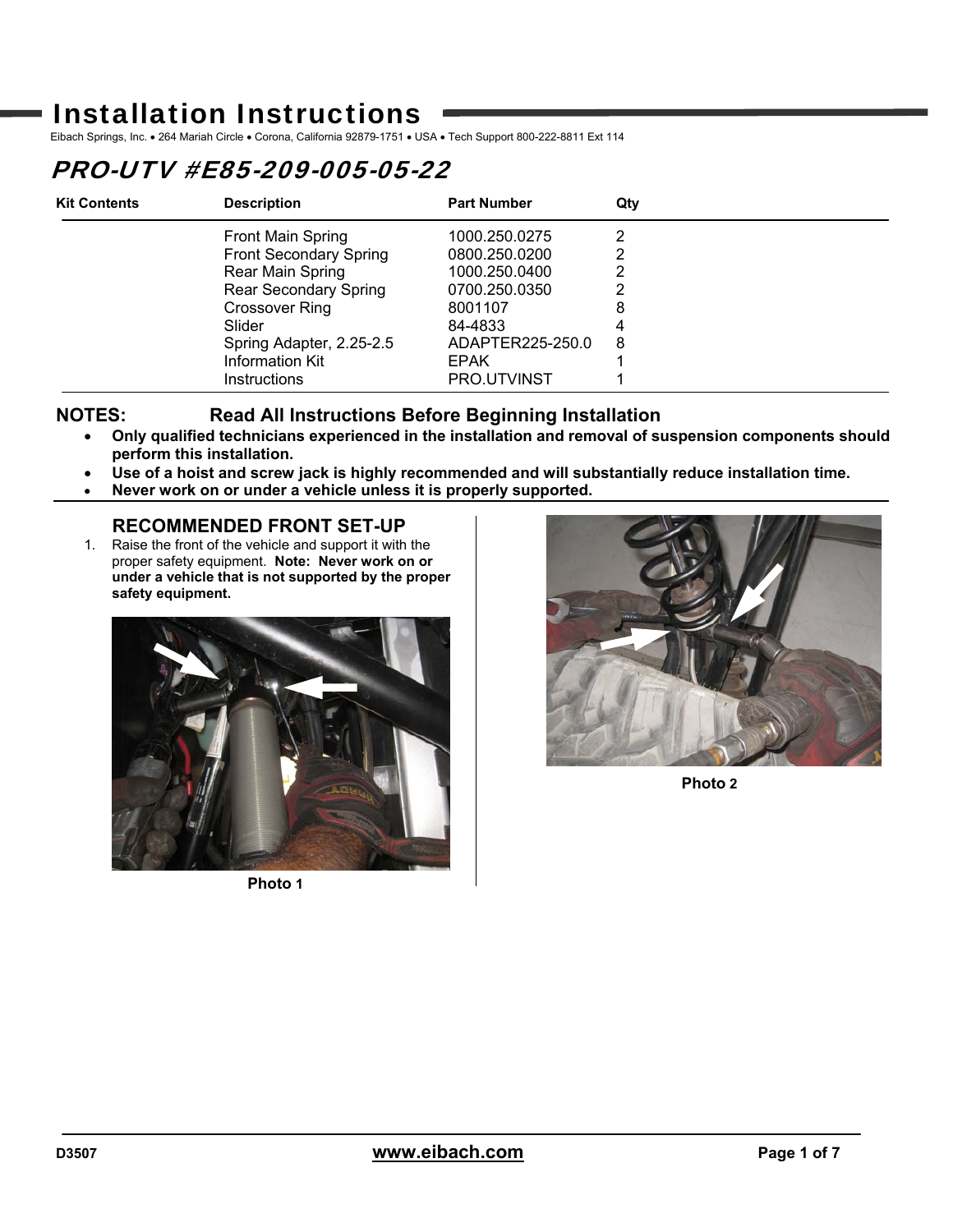

**Photo 3** 

2. Loosen and remove the hardware that secures the coilover to the upper mount and upper control arm, then, remove the coilover as shown. **(See Photos 1, 2 & 3)** 







**Photo 5** 



**Photo 6** 

3. Loosen the preload collars, then, remove the OE spring retainer and OE spring from the coilover. **(See photos 4, 5 & 6)** 



**Photo 7** 

4. Install the provided spring adapter as shown. **(See Photo 7)** 



**Photo 8** 

5. Install the provided crossover rings and set the height at **70mm** as shown. **(See Photo 8)**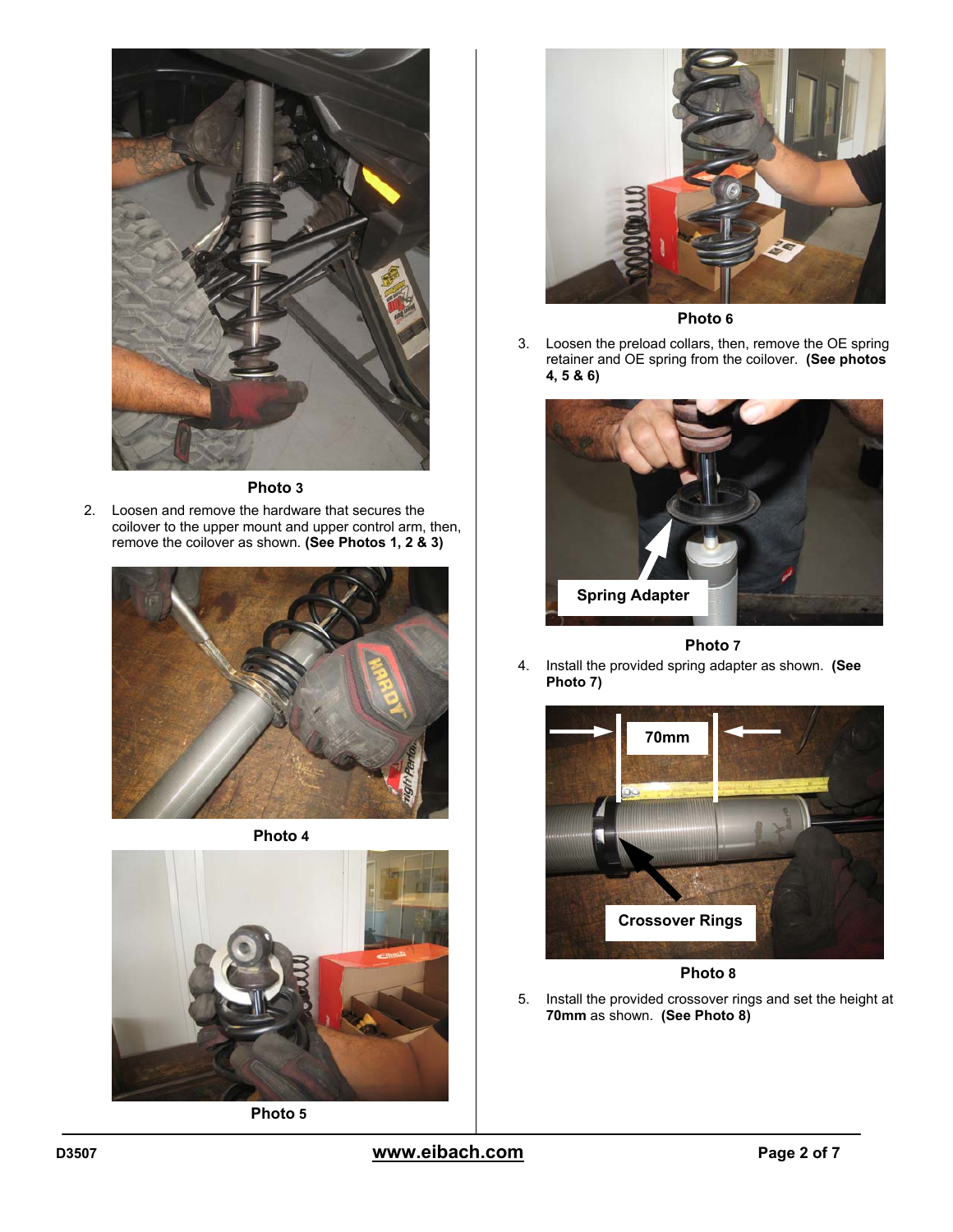

**Photo 9** 



**Photo 10** 



**Photo 11** 

6. With the preload collar at full low, install the secondary spring, provided slider, and main spring as shown. **(See Photos 9, 10 & 11)** 



**Photo 12** 



**Photo 13** 



**Photo 14** 

7. Install the provided spring adapter and the OE spring retainer, then, adjust/set the preload collars to **55mm** as shown. **(See Photos 12, 13 & 14)**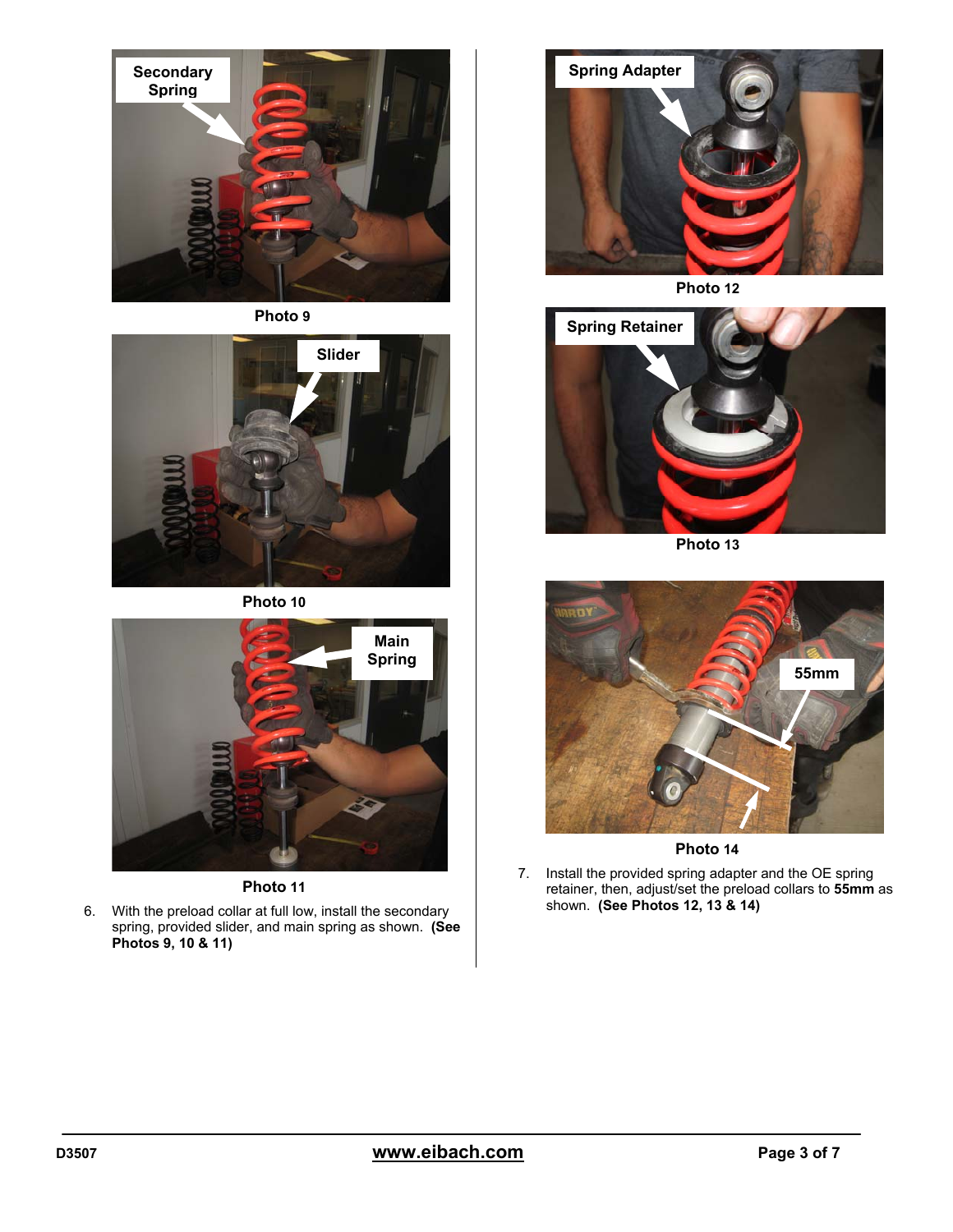

**Photo 15** 



**Photo 16** 



- 8. You can now reinstall the coilover, and secure it using the OE hardware as shown. **(See Photos 15, 16 & 17)**
- 9. Repeat the process on the opposite side, then, reinstall the front wheels, set the vehicle on the ground, and roll it back and forth, making sure it's fully settled.



### **Photo 18**

10. Adjust the upper spring perch to adjust the ride height. The recommended preload measurement in **step 7, photo 14,** will get the vehicle close to the recommended ride height, but each vehicle may vary some. We recommend setting the ride height to **420mm** measuring from the ground to the center line of the lower control arm bolt as shown above **(See Photo 18) Note: If running a larger overall wheel/tire combination, you may need to adjust the height accordingly.** 

## **RECOMMENDED REAR SET-UP**

1. Raise the rear of the vehicle until the wheels are off the ground and the suspension is fully unloaded. **Note: Never work on or under a vehicle that is not supported by the proper safety equipment.**



**Photo 19 Photo 17**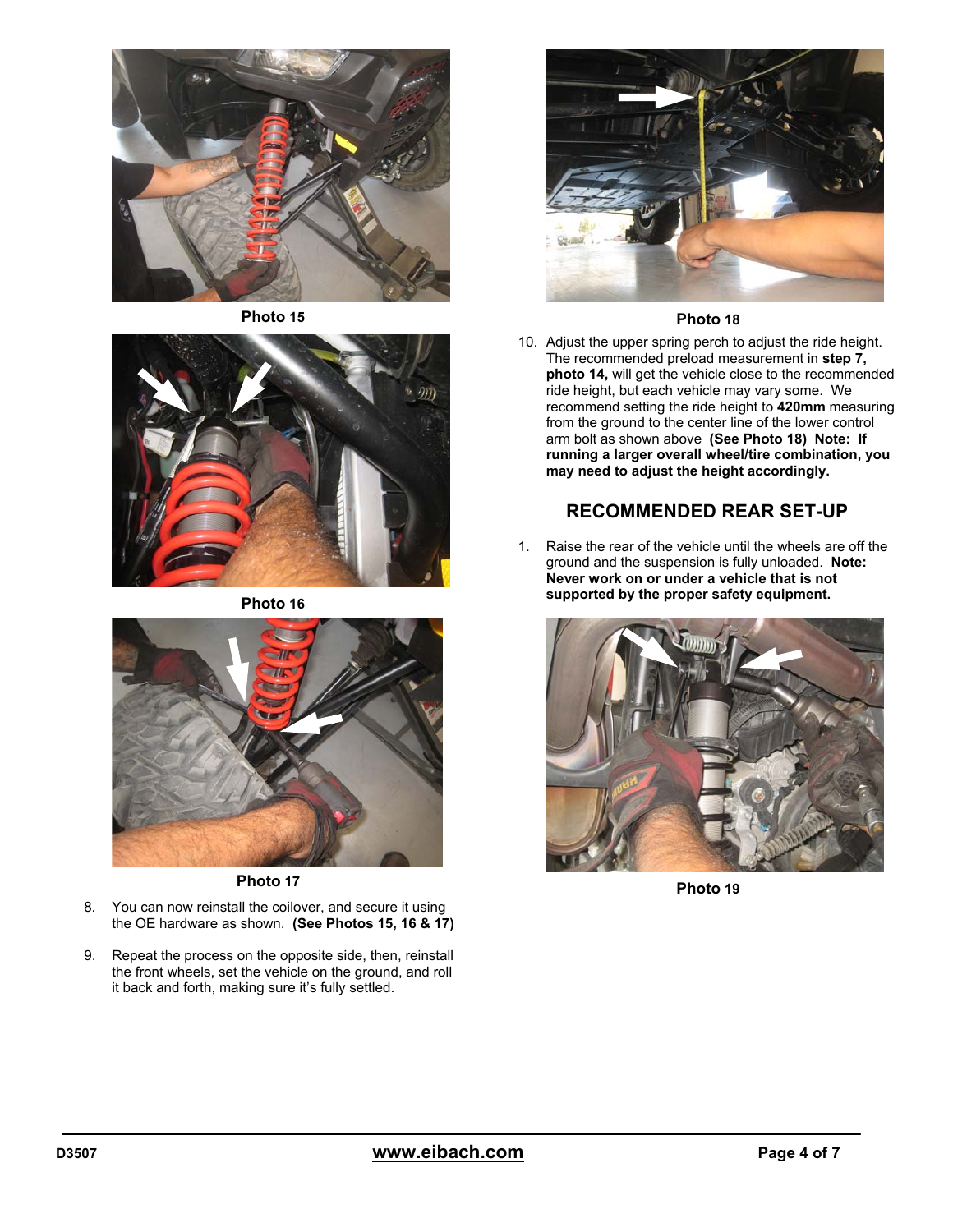

**Photo 20** 



### **Photo 21**

2. Loosen and remove the hardware that secures the coilover to the upper mount and lower control arm, then, remove the coilover as shown. **(See Photos 19, 20 & 21)** 



**Photo 22** 



**Photo 23** 



**Photo 24** 

3. Loosen the preload collars, then, remove the OE spring retainer and OE springs from the coilover. **(See photos 22, 23 & 24) Note: The OE slider will not be re-used for this installation.** 



**Photo 25** 

4. Install the provided spring adapter as shown. **(See Photo 25)**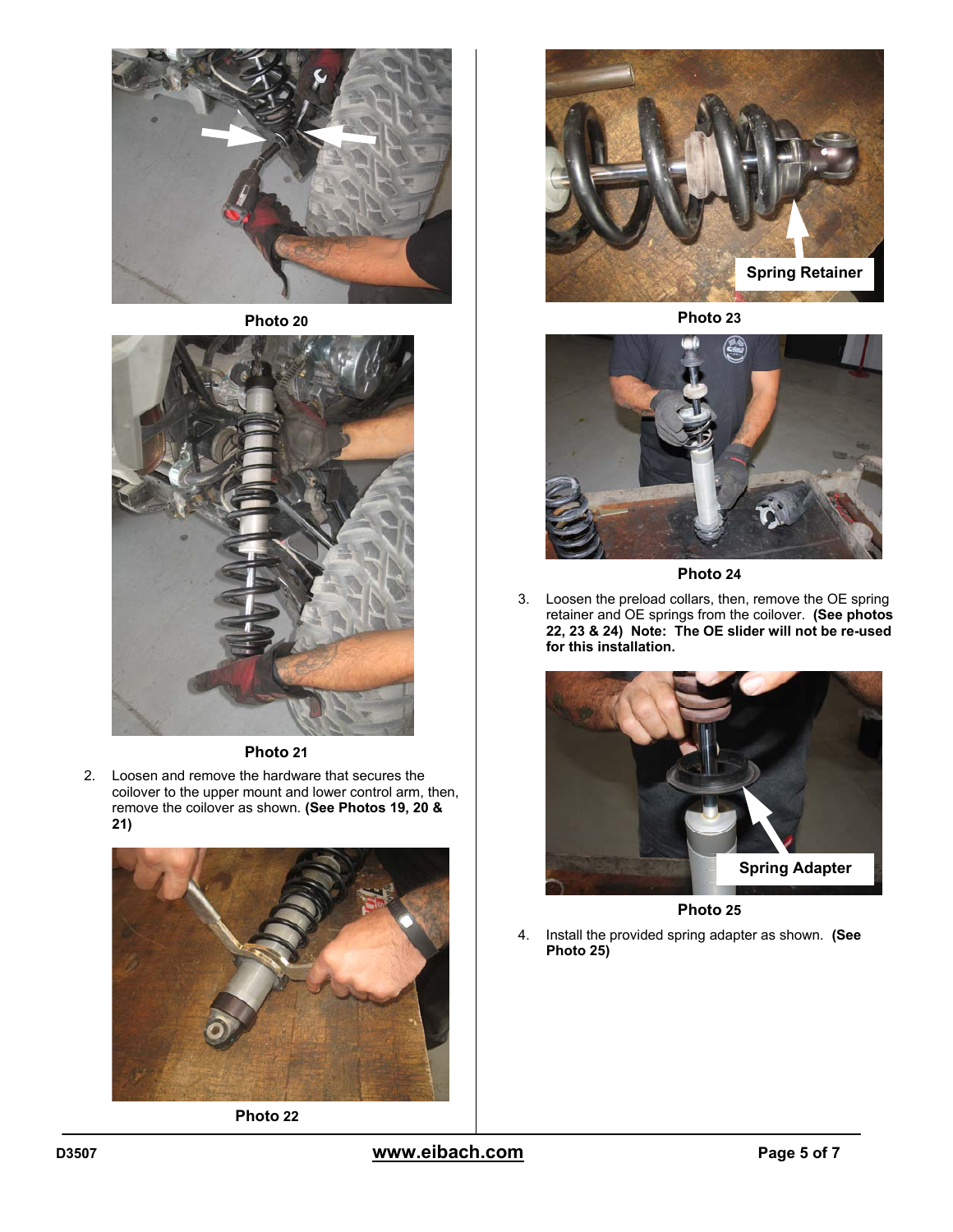

**Photo 26** 

5. Install the provided crossover rings and set the height at **108mm** as shown. **(See Photo 26)**







**Photo 28** 



**Photo 29** 

6. You can now install the secondary spring, slider, and main spring as shown. **(See Photos 27, 28 & 29)** 



**Photo 30** 



**Photo 31**